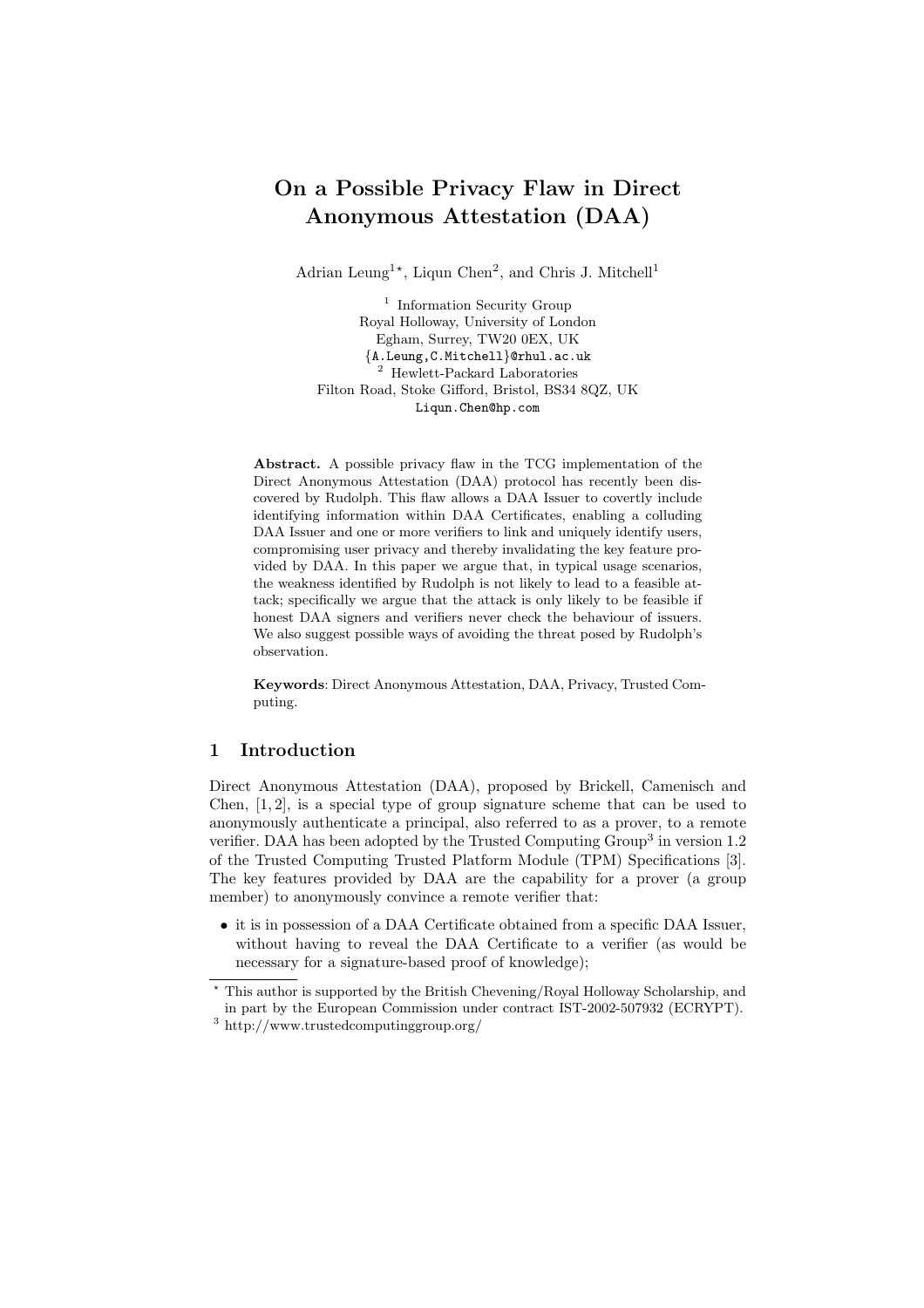• a DAA Signature computed by a prover on a message  $m$ , has been generated using a valid DAA Certificate issued by a specific DAA Issuer; colluding verifiers are unable to link two different DAA Signatures created by the same prover, and, in particular, verifiers are not given the DAA Certificate.

Moreover, the DAA scheme provides a flexible way of achieving a number of different levels of 'linkability'. Under an agreement between the prover and verifier, DAA Signatures can be either 'random-base' or 'name-base'. Two random-base signatures signed by the same prover (TPM) for the same verifier cannot be linked. However, name-base signatures are associated with the verifier's name; as a result, two name-base signatures signed by the same prover (TPM) for the same verifier can be linked.

These features help to protect the privacy of a prover. Another important feature of DAA (distinguishing it from other types of group or ring signature schemes) is that the powers of the supporting Trusted Third Party (i.e. the DAA Issuer in its role as the group manager) are minimised, as it cannot link the actions of users (i.e. provers) and hence compromise the user's privacy even when it colludes with a verifier. This unlinkability property is the key feature of DAA.

However, an attack was recently discovered by Rudolph [4] which potentially compromises the unlinkability property of DAA. The attack could allow a DAA Issuer to embed covert identifying information into DAA Certificates (of provers) and to subsequently link the transactions of the users/provers to whom the DAA Certificates belong [4]. As a result, DAA Signatures originating from the same users/provers become linkable, and users can thereby be uniquely identified. In this paper, we argue that Rudolph's attack may be infeasible in practice, and we discuss why an attempt to launch such an attack could easily be discovered in an environment where there is at least one honest verifier. We also propose approaches which could prevent the attack from taking place.

The remainder of this paper is organised as follows. In Section 2 we briefly describe the workings of DAA as well as outlining the privacy attack. In Section 3 we explain why the attack is likely to be unrealistic in many practical scenarios, and, in Section 4, we discuss possible modifications to the use of DAA in the TCG specifications that can prevent the attack. Finally, conclusions are drawn in Section 5.

# 2 The Privacy Attack on DAA

In this section, we only describe those aspects of the DAA protocol necessary to understand the Rudolph attack. For full details of DAA, including a proof of its security, see [1] and chapter 5 of [2]. A brief description of the attack then follows.

## 2.1 DAA Overview

We first introduce the entities involved in the DAA protocol and the roles they play.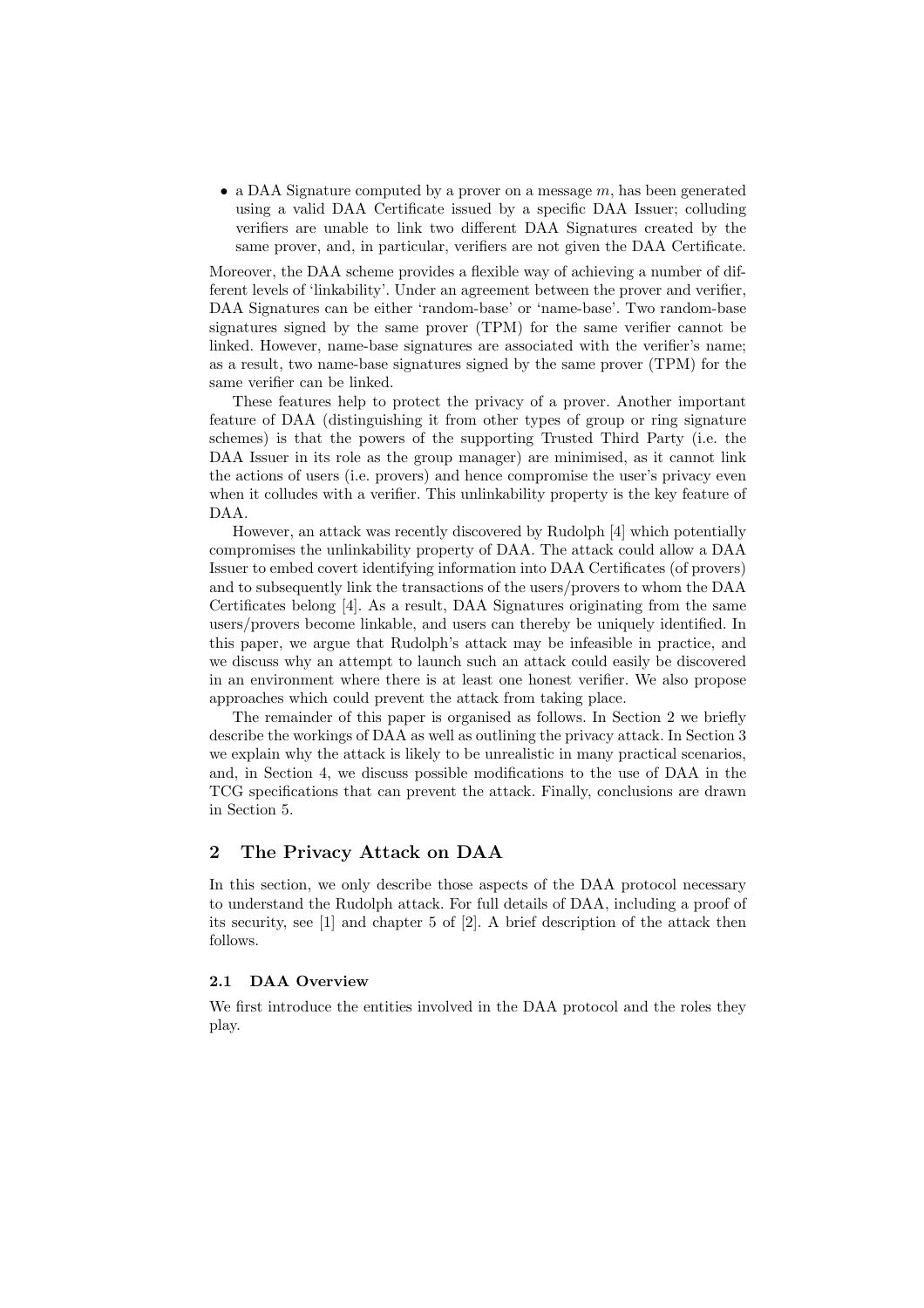- The Certification Authority  $(CA)$  acts as a Trusted Third Party (TTP). Its role is to certify the authenticity of the DAA Issuer's longer-term public key,  $CK_I$ . It does not directly participate in the DAA protocol.
- The DAA Issuer (or just the Issuer) is a third party that issues DAA Certificates (i.e. anonymous credentials) to provers. It must be trusted by all other participants in the DAA protocol to perform its role in a trustworthy manner.
- The *Prover* (or the User) generates DAA Signatures that are verified by verifiers. In the context of Trusted Computing, the prover is the TPM.
- The Verifier verifies DAA Signatures computed by provers.

Note that, apart from the CA, all the entities above take direct part in the DAA protocol. Also, in normal circumstances, the numbers of CAs and DAA Issuers are likely to be very small by comparison with the number of provers.

The DAA Scheme consists of two sub-protocols (or phases), namely the DAA Join Protocol and the DAA Sign Protocol. In the Join Protocol (shown in Figure 1), a prover interacts with a DAA Issuer  $I$  in order to obtain an anonymous credential on a secret value  $f$  (also referred to as the DAA Secret), known only to the prover. This anonymous credential, also known as the DAA Certificate, is jointly computed by the DAA Issuer and the prover as a function of a blinded value of f, the shorter-term public key of  $I$ ,  $PK_I$ , and other parameters. The DAA Certificate is later used by a prover during the DAA Sign Phase in the DAA Signature computation. As part of the DAA Join protocol, the prover is authenticated to the DAA Issuer using its unique and long lived Endorsement Key (EK). Note that the public part of the EK can be used to uniquely identify a prover. The Issuer authenticates itself to the prover using its shorter-term public key  $PK<sub>I</sub>$ , which the prover verifies using a certificate signed by the Issuer with its longer-term public key  $CK_I$ , which is in turn certified by the CA.



Fig. 1. The DAA Scheme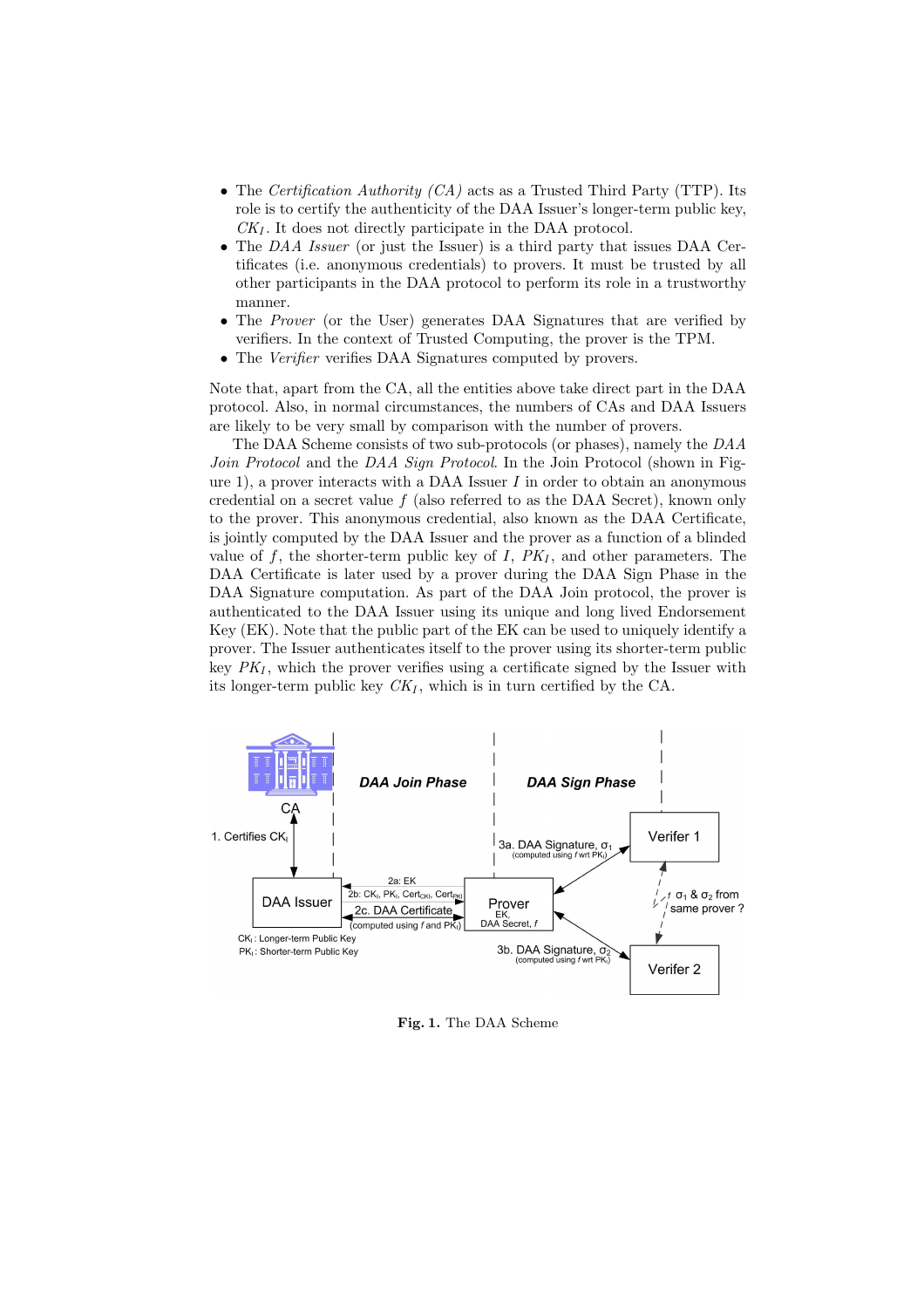In the DAA Sign Phase, the prover DAA-signs a message m, using its DAA Secret  $f$ , the DAA Certificate, and other public parameters. The output of the DAA-signing process is known as the DAA Signature  $\sigma$ . This DAA Signature enables the prover to prove to a verifier (using a signature-based proof of knowledge) that (i) it is in possession of a DAA Certificate, and (ii) the DAA Signature on message  $m$  was computed using its DAA Secret  $f$ , the DAA Certificate in (i), and other public parameters. Verifying a DAA Signature requires knowledge of the DAA Issuer's public key  $PK_I$  (i.e. the public key of the DAA Issuer that was used to create the DAA Certificate). Hence prior to running the DAA Sign protocol, a verifier must have obtained an authentic copy of  $PK_I$ .

The DAA Sign Protocol has the property that colluding verifiers are unable to link different DAA Signatures originating from the same prover (as shown in Figure 1). This property applies even if a DAA Issuer colludes with a verifier, i.e. they are still unable to link and uniquely identify a particular prover.

## 2.2 The Rudolph attack

The privacy breaching attack on DAA proposed by Rudolph [4] operates under an assumption about the use of DAA, which we first describe. Specifically, Rudolph assumes that the DAA Issuer's longer-term public key  $CK_I$ , as well as the (shorter-term) public key  $PK_I$  (along with its certificate chain) used to compute the DAA Certificate, are communicated to the verifier via the prover during the DAA Sign Phase (as shown in Figure 2). Whether or not this is a realistic assumption is not clear; other possibilities include use of a publicly accessible certificate repository. In any event, as we describe below, the verifier will need to know which of the DAA Issuer's shorter-term keys has been used to create the DAA Certificate on which the DAA Signature is based.



Fig. 2. The Rudolph Attack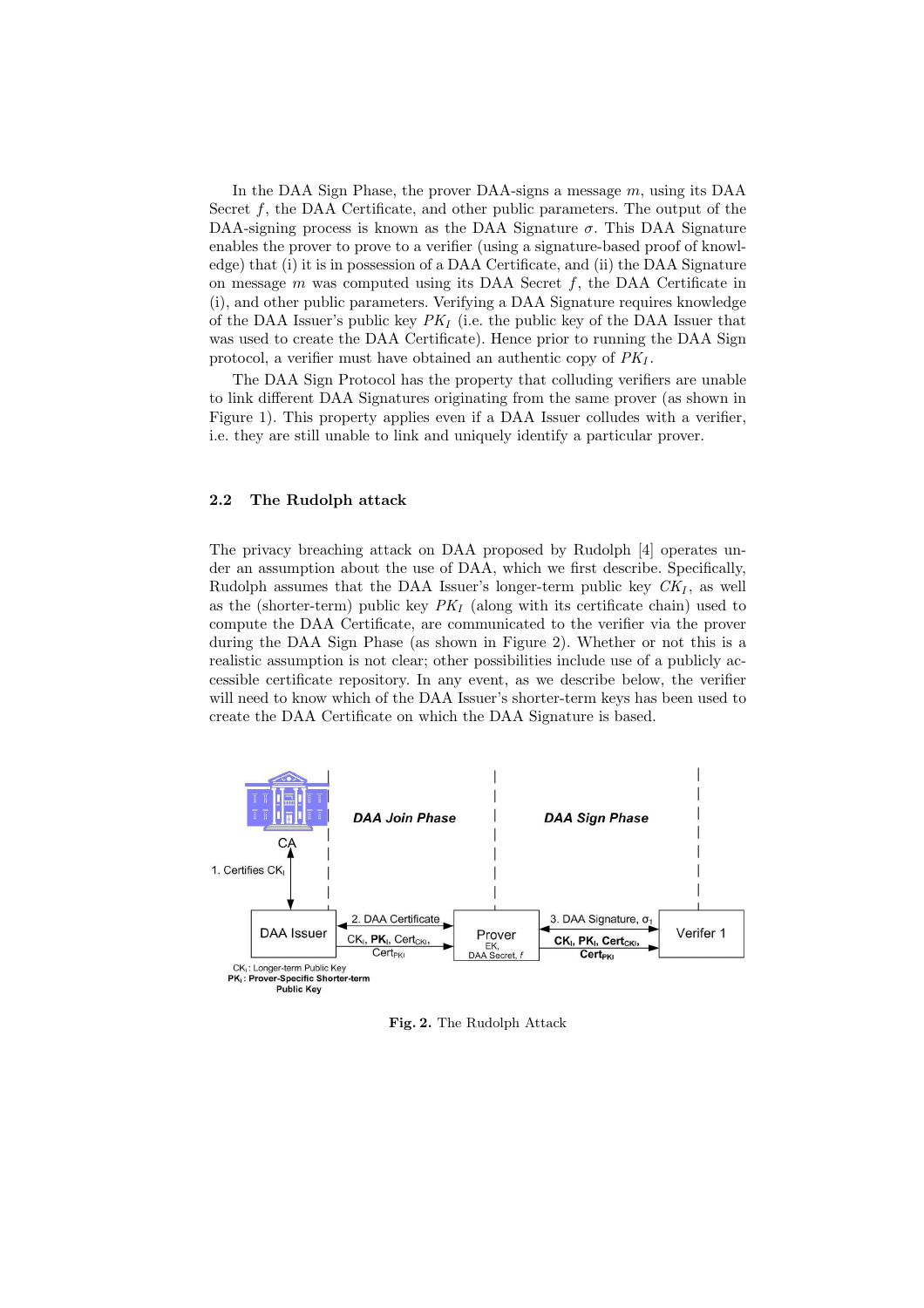The attack works as follows. As shown in Figure 1, during the DAA Join Phase the DAA Certificate is computed using the DAA Issuer's public key  $PK_I$ and other parameters. The key  $PK_I$  is a shorter-term public key which is certified using the longer-term public key  $CK_I$ , which in turn is certified by a trusted CA (as shown in Figure 1). This key hierarchy is an intentional design feature of DAA, chosen to make the TPM's key life cycle and the Issuer's key life cycle independent. This is because the TPM computes its DAA private key as a digest of a secret seed and the Issuer's longer-term public key. This ensures that the TPM uses the Issuer key that matches its DAA private key. If the Issuer had only a single key, then, when the Issuer changed its key, every TPM would also have to update its key. To avoid this problem, the Issuer is given the two types of key described above.

Unfortunately, this flexibility can potentially be exploited by a curious DAA Issuer to compromise the privacy properties of DAA. As observed by Rudolph, a DAA Issuer could embed covert identifying information into a public key without the knowledge of an honest prover. The Issuer simply uses a different public key  $PK<sub>I</sub>$  to generate DAA Certificates for each prover with which it interacts. As a result, the Issuer will be able to compile a table mapping between a prover's public EK (its unique key) and the public key used to generate the DAA Certificate for this prover.

Suppose a verifer has obtained the Issuer's public key  $PK_I$  from the prover. Whenever a prover executes the DAA Sign protocol with a colluding verifier (i.e. one that colludes with the Issuer to identify a prover), and assuming that the public key  $PK_I$  used to generate its DAA Certificate is communicated to a verifier via the prover, the DAA Issuer and the colluding verifier can easily link the transactions of a prover and uniquely identify it. A verifier needs only inform the DAA Issuer of the value of  $PK_I$ . The DAA Issuer can then consult the EK- $PK_I$  mapping it has compiled, and determine the prover's EK. Similarly, with the aid of the Issuer, colluding verifiers are able to uniquely identify a particular prover.

# 3 How realistic is the Rudolph attack?

We now consider how the Rudolph attack might work in practice, and in particular we examine two possible attack scenarios.

#### 3.1 Scenario 1: Linking large numbers of users

In this scenario, the aim of the DAA Issuer is to identify large numbers of provers. We believe that this attack scenario is infeasible in practice. We demonstrate (i) why this attack scenario is unrealistic (even if all the verifiers collude) because of the communications and computation burden involved in performing such an attack; and (ii) how the attack can easily be detected if there is at least one honest verifier: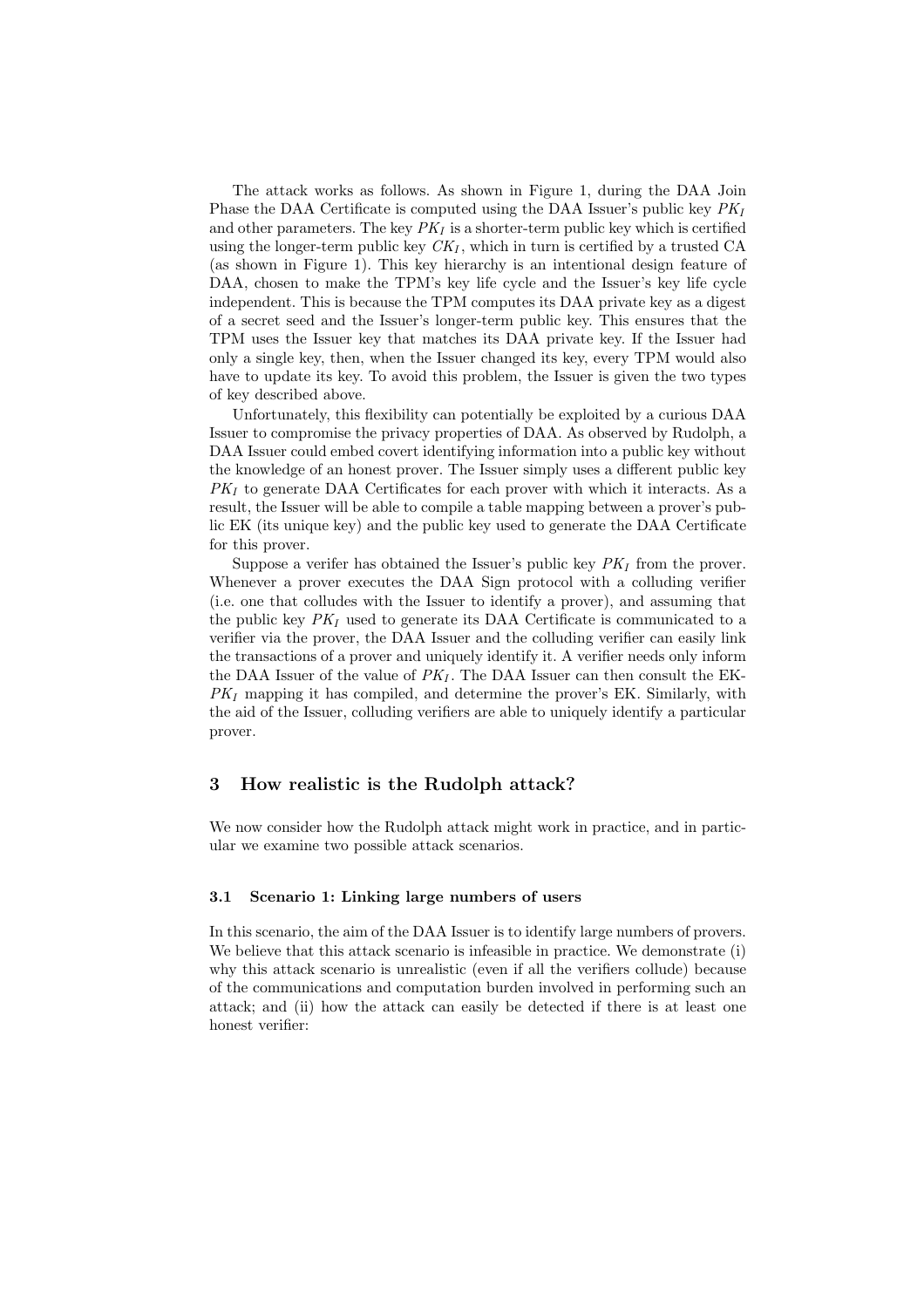(i) The Rudolph attack only works if the DAA Issuer and all the verifiers collude. Suppose we have a scenario where there is one DAA Issuer,  $n$  provers (all joining the network or system at different times), and  $k$  verifiers (which all collude with the Issuer in an attempt to link or uniquely identify the provers). For the attack to work, the colluding verifiers have to shoulder an additional communication and computational burden (see Table 1 for a summary of the communication and computational overheads). First and foremost, to be able to link all the  $n$  provers, the DAA Issuer would need to use *n* different public keys  $PK_I$ , one for each prover. These *n* public keys would also need to be communicated to each of the colluding verifiers. If a trusted directory is used to hold copies of the public keys, then the Issuer would need to upload a total of n different public keys to this directory (if the provers join at different times then this may involve sending up to  $n$ separate upload messages). If the verifiers obtain the public keys from the Issuer directly, then the total communications overhead for an Issuer may be up to  $nk$  messages (as compared to k messages if the Issuer only uses one key).

A colluding verifier, regardless of the mechanism used to retrieve Issuer public keys, will need to obtain up to  $n$  Issuer public keys for the  $n$  provers. This means that the communications overhead for a verifier may be up to n messages. Furthermore, whenever there is a new prover, the verifiers might need to obtain the new public key for this prover.

In terms of computational overheads, we now point out why it is by no means trivial to launch the Rudolph attack. Firstly, the generation of the DAA Issuer public key  $PK_I$  involves performing a non-interactive zero knowledge proof (using the Fiat-Shamir heuristic) [1]. This potentially involves the DAA Issuer performing at least 160 modular exponentiations (which could go up to  $6 \times 160$ , one for each of the public key components g, h, S, Z, R<sub>0</sub> and  $R_1$ ). This contradicts Rudolph's claim that the process of generating a large number of public keys can be performed efficiently [4].

Secondly, the work to be performed by the verifier in trying to identify the prover may become infeasibly large, depending on how Issuer public keys are distributed. If the prover sends the Issuer-signed certificate for the Issuer public key  $PK_I$  to the verifier as part of the DAA Sign protocol, as assumed by Rudolph, then there is no problem. However, if the key is obtained from a directory, then significant computational problems arise. This is because the verifier will have no way of knowing which of the  $n$  Issuer public keys have been used to create the DAA certificate, and hence which of them should be used to attempt to verify the DAA Signature. The only solution would be for the verifier to attempt to verify the signature using every possible key, which would involve up to  $n$  verifications. Given the ubiquity of trusted computing hardware, a typical value of n might be  $10^5$  or  $10^6$ , which would make such a process computationally infeasible.

(ii) The attack will easily be discovered if there is at least one honest verifier or if Issuer public keys are stored in public directories, as we now describe.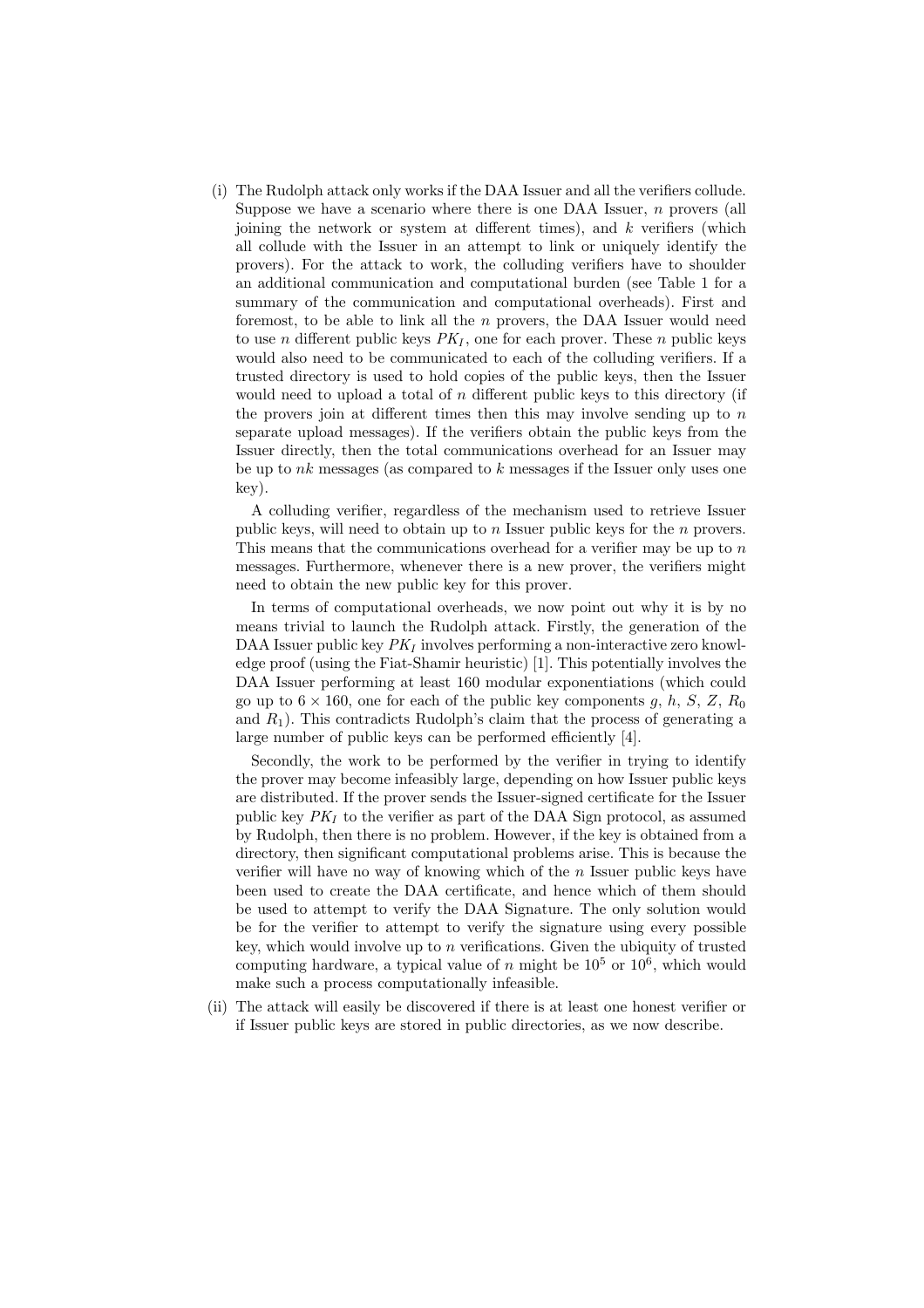|                                                   | Costs Incurred By |                   |               |                                         |  |  |  |
|---------------------------------------------------|-------------------|-------------------|---------------|-----------------------------------------|--|--|--|
| Type of Costs                                     |                   |                   |               | Honest   Honest   Colluding   Colluding |  |  |  |
|                                                   |                   | Issuer   Verifier | <b>Issuer</b> | Verifier                                |  |  |  |
| Communication<br>(no. of messages)                |                   |                   | nk            | $\boldsymbol{n}$                        |  |  |  |
| Computation<br>(no. of DAA Sign<br>Verifications) |                   |                   |               | $\boldsymbol{n}$                        |  |  |  |

Table 1. Communications and computation costs for honest and colluding entities.

- Consider first an environment in which there is at least one honest verifier. When the honest verifier attempts to verify a DAA Signature, it first needs to retrieve the Issuer's public key from the Issuer (or from a trusted directory). If the Issuer (or the trusted directory) submits a large number of public keys to the verifier, then suspicions about its trustworthiness will immediately be aroused. Even if the honest verifier is given the Issuer public key by the prover rather than retrieving it from a directory, then it could still detect misbehaviour if it keeps a log of all the Issuer public keys that it has been passed. If one particular Issuer is using large numbers of different public keys, then this will quickly become obvious to such a verifier.
- Suppose an Issuer uploads multiple public keys to a directory or other repository. This will immediately be obvious both to the operator of the directory (which may report suspicious behaviour) as well as to any user of the directory.

## 3.2 Scenario 2: Linking a small set of users

On the other hand, if the aim of the DAA Issuer is to link all transactions involving a single user (e.g. a high-profile user or one that makes high value transactions), or a very small set of users, then the attack is much more likely to succeed in a way that is hard to detect. For example, if a DAA Issuer only wants to distinguish transactions involving one user, then the Issuer only needs to have two public keys  $PK_I$ . Hence, the communication and computation problems discussed in the previous section would not be an issue in this attack scenario, nor would there be a large number of Issuer public keys in circulation to arouse suspicions.

Nevertheless, if a verifier deals with many provers who are clients of the same Issuer, the suspicions of an honest verifier might be aroused if one Issuer public key, or some small set of such keys, is used much less than others. In particular, if the DAA Signatures are of the name-base type, allowing a verifier to link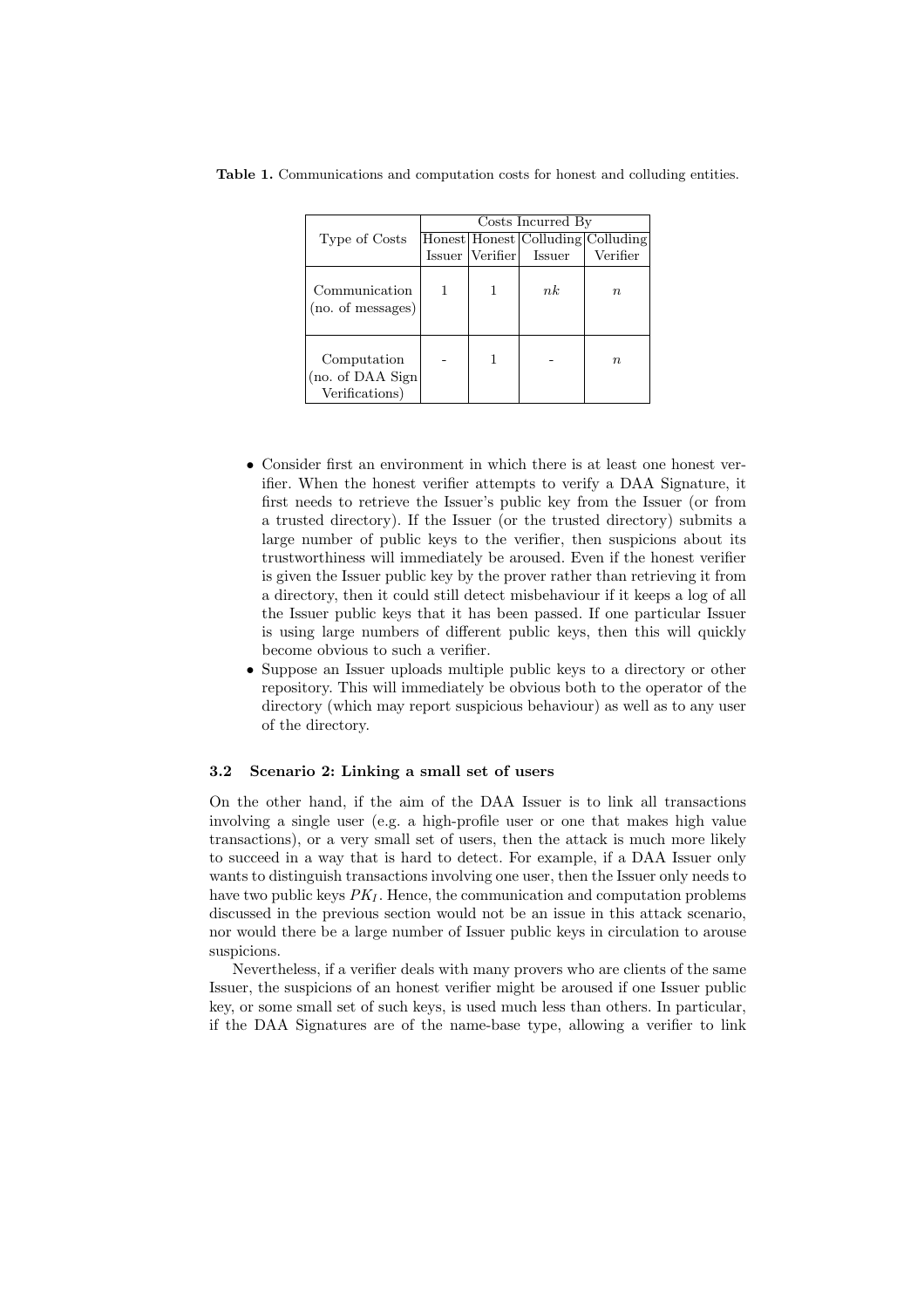DAA Signatures signed by the same prover (TPM) for the same verifier, then the verifier will be able to observe significant differences in the numbers of clients for an Issuer's public keys.

# 4 Preventing the Rudolph attack

Despite the issues raised in the previous section, the Rudolph attack will work if a verifier obtains the Issuer's public key from a prover (as described in [4]), and if no honest verifier keeps track of the Issuer public keys it has received or if the goal of the attackers is only to track a few users. Even worse, a prover would be completely oblivious to such an attack, as there is no way for a prover to tell if a DAA Issuer is embedding covert identity information into the public key that is used to generate its DAA Certificate (e.g. by using a different public key for each prover).

We now examine a number of possible ways of preventing the Rudolph attack. We also discuss the limitations of these approaches.

#### 4.1 Modifying the TCG Specifications

We first observe that addressing the root cause of the problem would involve changing the TCG specifications to prevent a DAA Issuer from self-certifying an arbitrary number of public keys. This could be achieved by requiring the Issuer to use a private key for which the public key has been directly certified by a third party CA (in the notation used above, this would mean that the issuer key  $CK_I$  would be used to generate DAA certificates).

There are two problems with such a approach. Firstly, the CA would then need to be trusted not to generate large numbers of certificates for an Issuer. Whilst this could be supported by requiring any CA that generates Issuer certificates to adhere to an appropriate Certification Practice Statement, it still means that a significant amount of trust is placed in a single third party, a situation which the design of DAA seeks to avoid.

Secondly, as explained above, this means that the key life cycle of the TPM and the Issuer become linked. Addressing this issue would require further changes in the operation of the TPM.

An alternative approach would retain the two levels of Issuer public keys, but would require both types to be certified by a CA. As in the existing scheme, the first level key would be used to compute the DAA secret, and the second level key would be used to create the DAA Certificate. Certificates for second level keys could mention the first level key to link the two together. This could address the Rudolph attack without causing a key life cycle issue.

## 4.2 Using a Trusted Auditor

We next explore another possible approach which does not involve modifying the TCG specifications too much (or at all). We propose that a prover obtains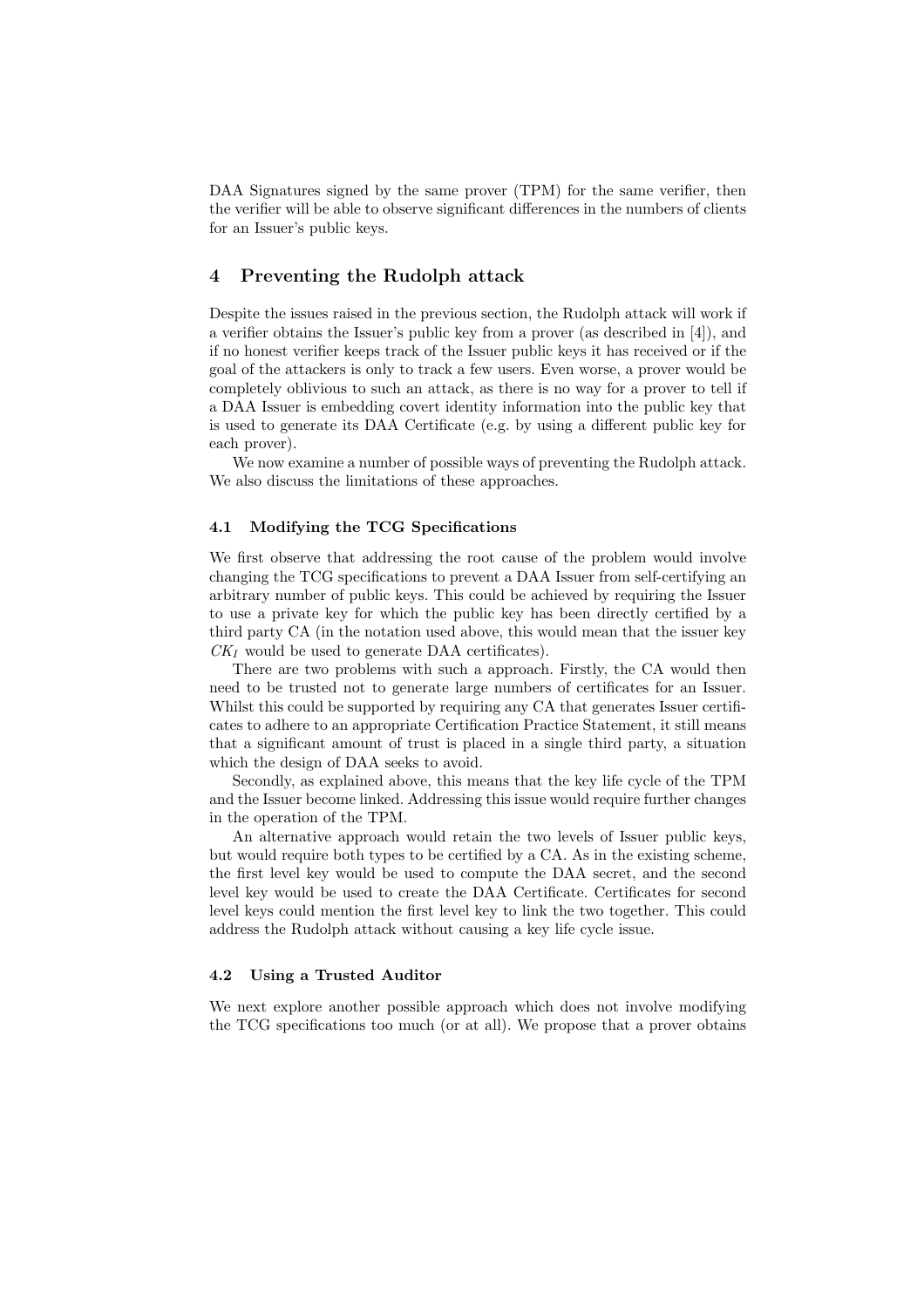DAA Certificates only from DAA Issuers that use the same public key for a very large set of users. Thus the challenge is to enable a prover to determine the key usage behaviour of a DAA Issuer.

If a prover is able to obtain assurance that a specific Issuer's public key has being used more than a certain number of times (i.e. to generate a certain number of DAA Certificates), then it is immediately able to derive confidence that it will not be uniquely identified, and at the same time gain information about the level of anonymity that it is being afforded. For example, if a prover knows that the public key used to generate its DAA Certificate has been used to generate a thousand other DAA Certificates, then it knows that it cannot be distinguished from a thousand other entities. On the other hand, if it knows that a particular public key has only been used to generate three other DAA Certificates, then the level of anonymity afforded to it is potentially very limited.

We now suggest two possible approaches designed to give a prover this type of assurance. We also discuss the possible limitations of the suggested approaches.

A modification to the use of DAA. This approach requires the introduction of a new type of trusted third party, which we refer to as a Trusted Auditor (TA). We make use of the TA (which is not necessarily unique) to give provers assertions about the "trustworthiness" of individual DAA Issuers. Since the CA needs to be trusted by the protocol participants, and since it is already employed to certify the longer-term public key  $CK_I$  of the Issuer, a CA could act as a TA, although this does need to be the case.

We propose that the following additional steps be performed by a prover during the DAA Join protocol. During the Join phase, and after a DAA Certificate has been successfully created, the prover establishes a secure channel with the TA. This can be achieved by the prover first establishing a unilaterally authenticated secure channel using a public key certificate for the TA, e.g. using SSL/TLS. The prover can then send its EK credential to the TA via this channel, and use this credential to authenticate itself, e.g. by decrypting data sent to it encrypted using the EK. Finally, the prover uses this channel to send a statement that a specific DAA Issuer has used a particular public key  $PK_I$  to derive its DAA Certificate, i.e.

## $Prover \rightarrow TA: ID_{Issuer}, CK_I, PK_I$

Using these messages, the TA can compile a list of the form given in Table 2. A copy of this list signed by the TA (to prove authenticity) can then be communicated to a prover prior to the Join Phase. Since it is desirable not to publicise the public EK values of individual trusted platforms, this information can be removed from the list before it is distributed. The list of public EKs can be replaced by the total number of different EKs for which credentials have been generated using a particular Issuer public key.

This approach suffers from one problem. The public part of the Endorsement Key (EK) of every prover is revealed to the TA. Since the EK pair for a trusted platform is fixed, the public EK functions as a fixed identifier for a platform,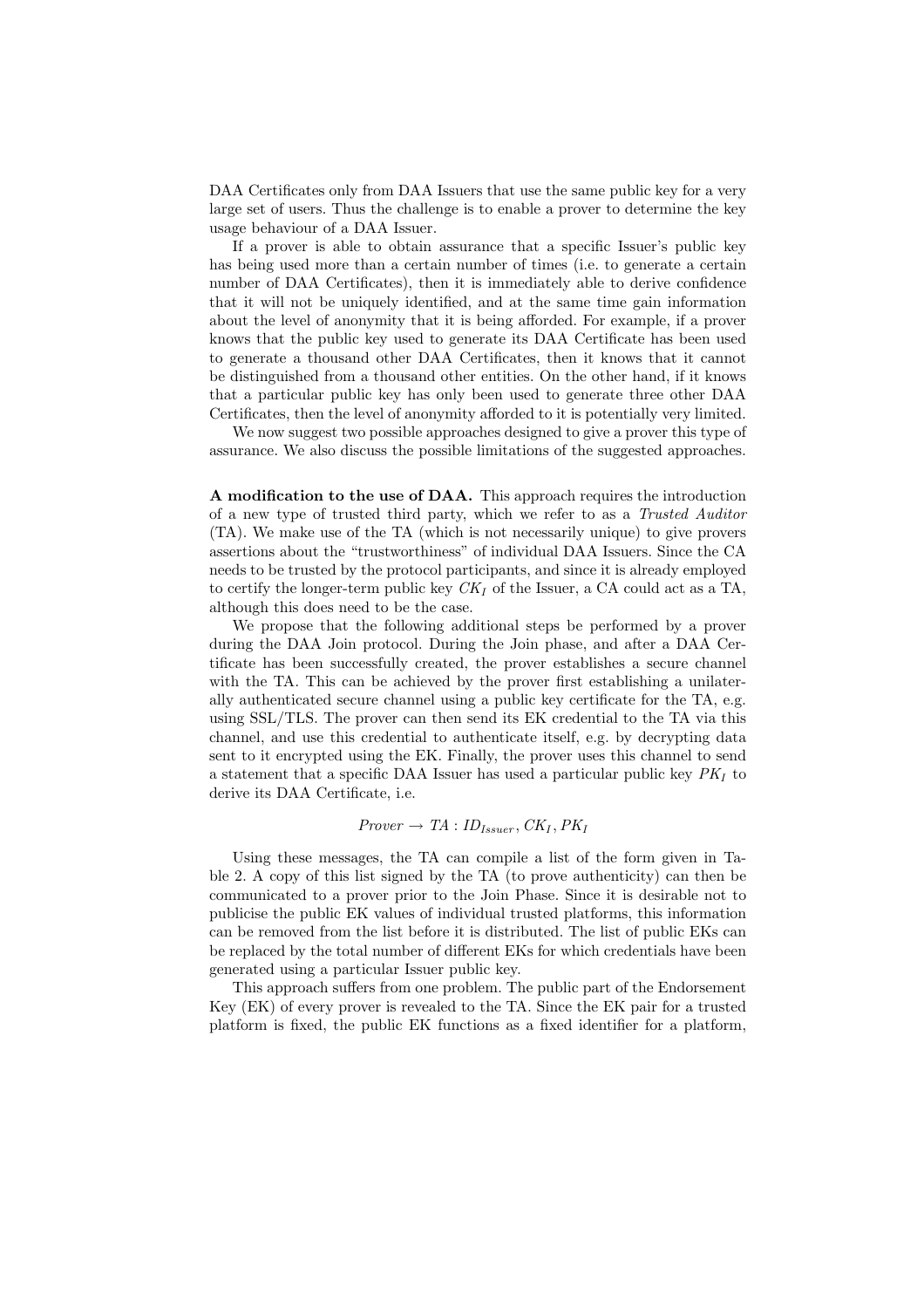|    |            |          | No. Issuer Name Longer-term $CK_I$ Shorter-term $PK_I$ | Users                        |
|----|------------|----------|--------------------------------------------------------|------------------------------|
| 1. | Alice      | $CK_I^A$ | $PK_I^{A1}$                                            | $EK_1$<br>EK <sub>2000</sub> |
|    |            |          | $PK_I^{A2}$                                            | $EK_1$<br>$EK_{10}$          |
| 2. | <b>Bob</b> | $CK_I^B$ | $PK_I^{B1}$                                            | $EK_1$<br>${\cal E}K_{200}$  |

Table 2. Mapping of EKs to a  $PK_I$  for individual Issuers

and hence revealing it is not desirable. Indeed, DAA was introduced to avoid the need to reveal the link between the public EK and other prover public keys to a Privacy CA. Nevertheless, this scheme does not pose the same threat to user privacy as the use of a Privacy CA, since the TA does not learn the link between the EK and any other prover keys.

An alternative approach. A possible alternative to the above approach avoids revealing the EK to a third party, although it still relies on a TA to provide assertions regarding the trustworthiness of the DAA Issuer (i.e. reporting on the number of DAA Certificates generated for a particular public key for a specific Issuer). A prover and DAA Issuer run the DAA Join protocol as normal, thereby obtaining a DAA Certificate (for the prover's unique DAA Secret  $f$ ). The prover then conducts an instance of the DAA Sign protocol with the TA, which acts as the verifier. The prover DAA-signs the following information sent to the TA (acting as verifier), so that the TA can compile a table similar to that shown in Figure 2.

$$
Prover \rightarrow TA: ID_{Issuer}, CK_I, PK_I
$$

One possible problem with this approach is that, because no use is made of the EK, a malicious Issuer could fabricate DAA-signed messages of the above form, and send them to the TA. The DAA signature signed for the TA could be of the name-base type, which will guarantee that each DAA secret can only provide one piece of evidence. However, the messages could be based on any number of 'fake' DAA Certificates, that are valid in that they have been created by the DAA Issuer, but have never been sent to a genuine prover. Such messages will be indistinguishable from messages sent from genuine provers, and hence the number of uses of a key can be artificially inflated.

Nevertheless, a table created in this way will still reveal if an Issuer has created more public keys than would be expected in 'normal' behaviour; this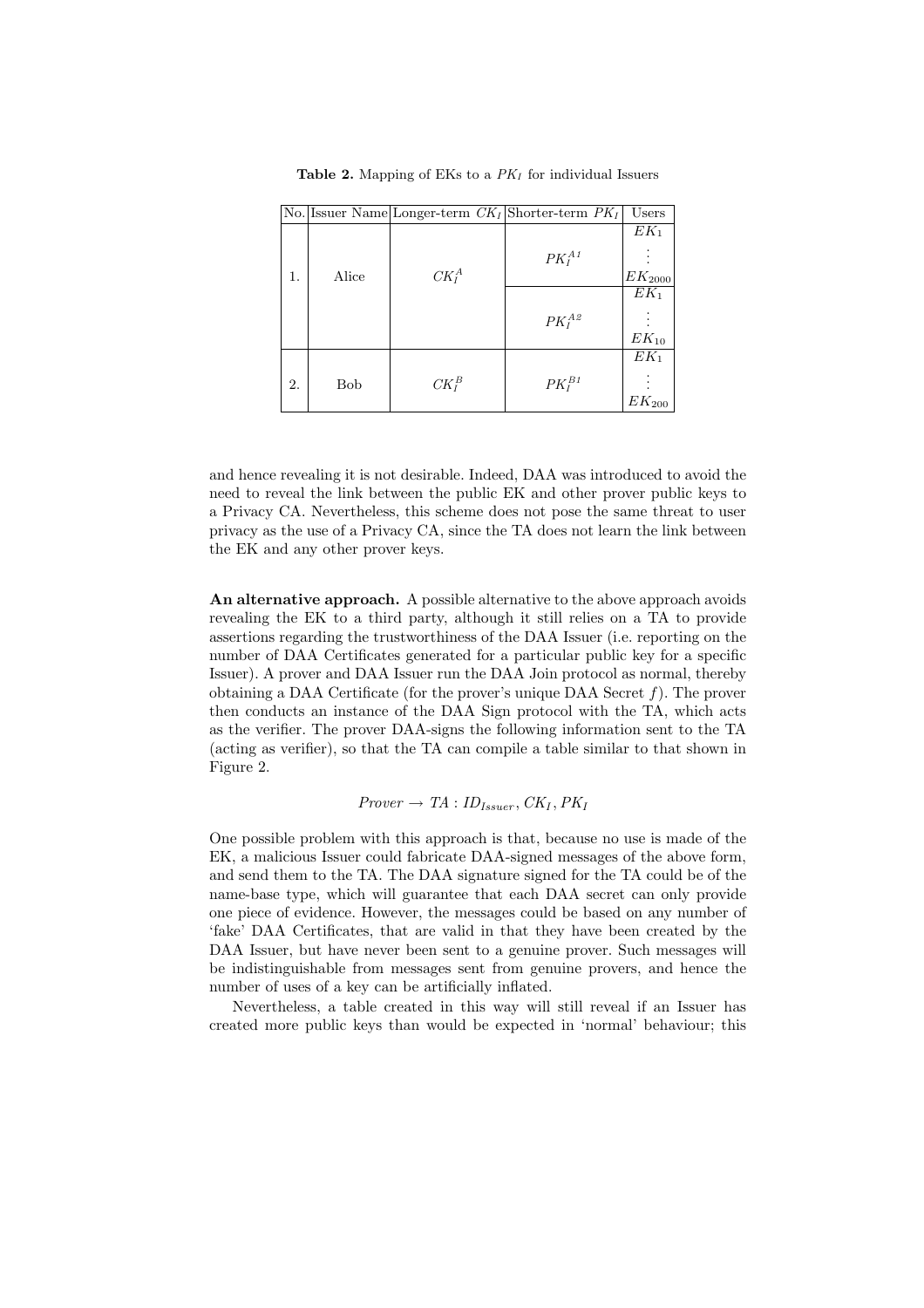may be sufficient to deter an Issuer from using the Rudolph attack on a large scale.

#### 4.3 A User-Centric Approach

To determine the trustworthiness of an Issuer, two or more users could collaborate to compare the  $PK_I$  values that they have obtained from a particular Issuer. If all of them have the same key  $PK_I$ , then there is good chance that the Issuer is using the same  $PK_I$  for a large set of users. However, if the users find that two or more different keys  $PK_I$  have been used, then the trustworthiness of the issuer is immediately called into question. This approach is suited to a distributed or peer-to-peer environment, and does not require the involvement of a trusted third party. Clearly, the effectiveness of the technique will depend on the number of cooperating users.

# 5 Concluding Remarks

A privacy flaw in DAA was recently pointed out by Rudolph [4]. In this paper we have analysed the feasibility of attacks exploiting this property. We then examined possible approaches which could be used to prevent (or reveal) the attack as well as the limitations of these approaches. These approaches could make a successful attack very difficult to perform; however, all of the suggestions have certain drawbacks. It remains an open problem to find a 'perfect' solution to the Rudolph attack. Indeed, the DAA scheme itself cannot stop an issuer from using a different key with each TPM, no matter whether the key is certified by the Issuer's longer-term key or by another CA. It is a very tough challenge for any application to completely avoid such a threat.

It should be noted that protocols and applications (such as those given in [5–7]) which employ DAA as a building block are not affected by this attack, as it is not an attack on the DAA protocol itself, but is rather a weakness introduced in the particular use of DAA. In fact, an implementation of an arbitrary group signature scheme might have a similar problem if the size of a group is very small, e.g. for groups containing just a single member. However, in other implementations of group signatures, a group manager might not have any motivation to break the anonymity of its members, because the manager has the ability to open the identity of a signer from its signature.

# Acknowledgements

We thank Heiko Stamer and Stéphane Lo-Presti for their valuable comments, and in particular to Heiko Stamer for pointing out the true complexity of generating DAA Issuer key pairs. We also thank Rene Mayrhofer for bringing the Rudolph attack to our attention.